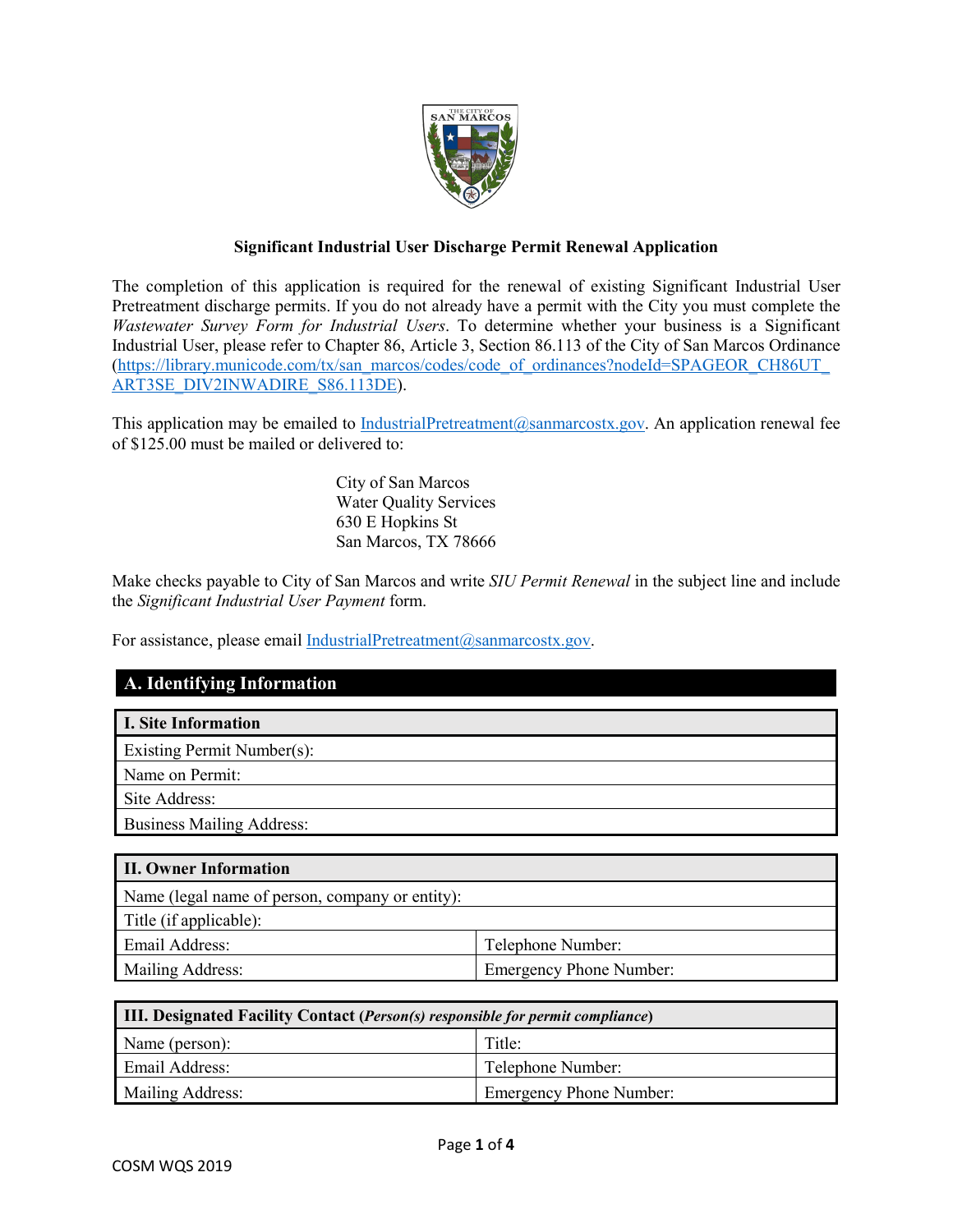**IV. Authorized Representative (***Responsible corporate officer, director or highest official designated to oversee operations of the permitted facility, general partner, or proprietor***)**

| Printed Name:    | Signature:                     |
|------------------|--------------------------------|
| Title:           | Telephone Number:              |
| Mailing Address: | <b>Emergency Phone Number:</b> |

| V. Duly Authorized Representative (If one is appointed, designated to sign reports by the Authorized<br>Representative above) |                   |  |  |  |  |
|-------------------------------------------------------------------------------------------------------------------------------|-------------------|--|--|--|--|
| Printed Name:                                                                                                                 | Signature:        |  |  |  |  |
| Title:                                                                                                                        | Telephone Number: |  |  |  |  |
| Mailing Address:<br><b>Emergency Phone Number:</b>                                                                            |                   |  |  |  |  |

## **B. Business Activity**

| <b>I. Process Modifications</b>                                                                                                                                                                                                                                                                 |                                                                                                                     |                       |                    |  |  |         |  |  |
|-------------------------------------------------------------------------------------------------------------------------------------------------------------------------------------------------------------------------------------------------------------------------------------------------|---------------------------------------------------------------------------------------------------------------------|-----------------------|--------------------|--|--|---------|--|--|
| Have any process modifications occurred since the date of your last permit renewal?                                                                                                                                                                                                             |                                                                                                                     |                       |                    |  |  |         |  |  |
|                                                                                                                                                                                                                                                                                                 |                                                                                                                     | N <sub>o</sub><br>Yes |                    |  |  |         |  |  |
| If yes, describe the process modification:                                                                                                                                                                                                                                                      |                                                                                                                     |                       |                    |  |  |         |  |  |
|                                                                                                                                                                                                                                                                                                 |                                                                                                                     |                       |                    |  |  |         |  |  |
|                                                                                                                                                                                                                                                                                                 |                                                                                                                     |                       |                    |  |  |         |  |  |
|                                                                                                                                                                                                                                                                                                 |                                                                                                                     |                       |                    |  |  |         |  |  |
| Do you propose to discharge any pollutants from Appendix A: Priority Pollutant List not previously<br>indicated on prior permit renewals or wastewater survey forms? If yes, indicate on the <i>Appendix A</i> :<br>Priority Pollutant List form and submit with this application.<br>No<br>Yes |                                                                                                                     |                       |                    |  |  |         |  |  |
|                                                                                                                                                                                                                                                                                                 | <b>II. Principal Products Produced</b>                                                                              |                       |                    |  |  |         |  |  |
| Type of Product                                                                                                                                                                                                                                                                                 | Past Calendar Year Daily<br>Estimate This Calendar Year Daily<br>Quantities (with units)<br>Quantities (with units) |                       |                    |  |  |         |  |  |
|                                                                                                                                                                                                                                                                                                 |                                                                                                                     | Average               | Maximum<br>Average |  |  | Maximum |  |  |
|                                                                                                                                                                                                                                                                                                 |                                                                                                                     |                       |                    |  |  |         |  |  |
|                                                                                                                                                                                                                                                                                                 |                                                                                                                     |                       |                    |  |  |         |  |  |
|                                                                                                                                                                                                                                                                                                 |                                                                                                                     |                       |                    |  |  |         |  |  |
|                                                                                                                                                                                                                                                                                                 |                                                                                                                     |                       |                    |  |  |         |  |  |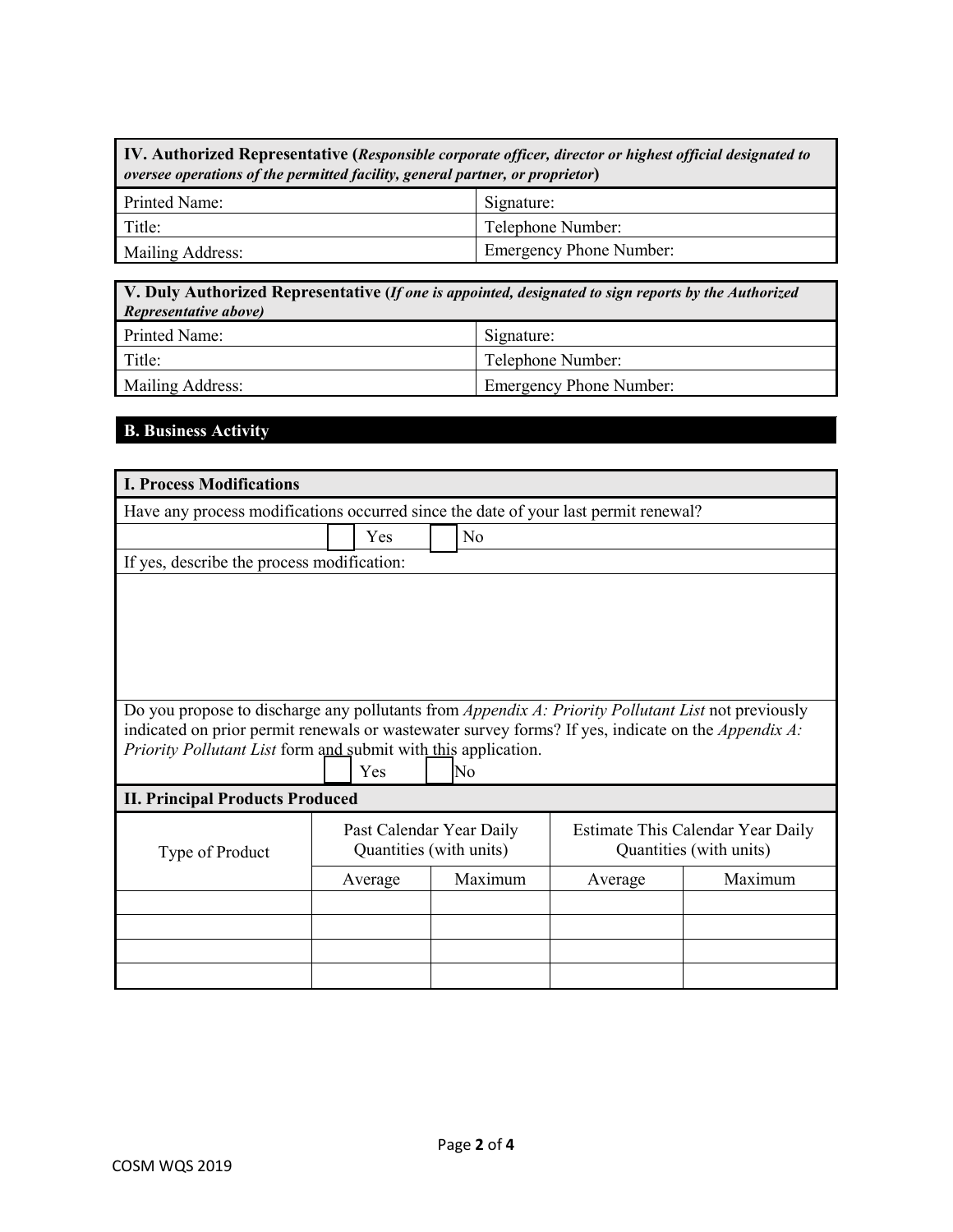| <b>III. Employee Shift Information</b> |                                                                |                                           |           |                    |  |  |  |  |
|----------------------------------------|----------------------------------------------------------------|-------------------------------------------|-----------|--------------------|--|--|--|--|
|                                        | 1st Shift                                                      | 2nd Shift                                 | 3rd Shift | Other              |  |  |  |  |
|                                        | <b>Start Time:</b><br><b>Start Time:</b><br><b>Start Time:</b> |                                           |           | <b>Start Time:</b> |  |  |  |  |
|                                        | End Time:                                                      | End Time:                                 | End Time: | End Time:          |  |  |  |  |
|                                        |                                                                | Approximate Number of Employees per Shift |           |                    |  |  |  |  |
| Monday                                 |                                                                |                                           |           |                    |  |  |  |  |
| Tuesday                                |                                                                |                                           |           |                    |  |  |  |  |
| Wednesday                              |                                                                |                                           |           |                    |  |  |  |  |
| Thursday                               |                                                                |                                           |           |                    |  |  |  |  |
| Friday                                 |                                                                |                                           |           |                    |  |  |  |  |
| Saturday                               |                                                                |                                           |           |                    |  |  |  |  |
| Sunday                                 |                                                                |                                           |           |                    |  |  |  |  |

| <b>IV. Wastewater Discharge Information</b>                                             |  |  |  |  |  |  |  |  |
|-----------------------------------------------------------------------------------------|--|--|--|--|--|--|--|--|
| Is the business activity continuous throughout the year?<br>Yes<br>No                   |  |  |  |  |  |  |  |  |
| If no, indicate the months of the year during which the business activity occurs:       |  |  |  |  |  |  |  |  |
|                                                                                         |  |  |  |  |  |  |  |  |
|                                                                                         |  |  |  |  |  |  |  |  |
| Does the operation shut down for vacation, maintenance, or other reasons?<br>Yes<br>No. |  |  |  |  |  |  |  |  |
| If yes, indicate the reasons and periods when shutdown occurs:                          |  |  |  |  |  |  |  |  |
|                                                                                         |  |  |  |  |  |  |  |  |
|                                                                                         |  |  |  |  |  |  |  |  |
|                                                                                         |  |  |  |  |  |  |  |  |
|                                                                                         |  |  |  |  |  |  |  |  |
|                                                                                         |  |  |  |  |  |  |  |  |

| Provide the following information on wastewater discharges: |     |     |     |     |     |            |            |
|-------------------------------------------------------------|-----|-----|-----|-----|-----|------------|------------|
|                                                             | Mon | Tue | Wed | Thu | Fri | <b>Sat</b> | <b>Sun</b> |
| Average Discharge<br>Duration (Number of<br>Hours per Day)  |     |     |     |     |     |            |            |
| Maximum Discharge<br>Duration (Number of<br>Hours per Day)  |     |     |     |     |     |            |            |
| Wastewater Discharge<br><b>Start Time</b>                   |     |     |     |     |     |            |            |
| Wastewater Discharge<br>End Time                            |     |     |     |     |     |            |            |